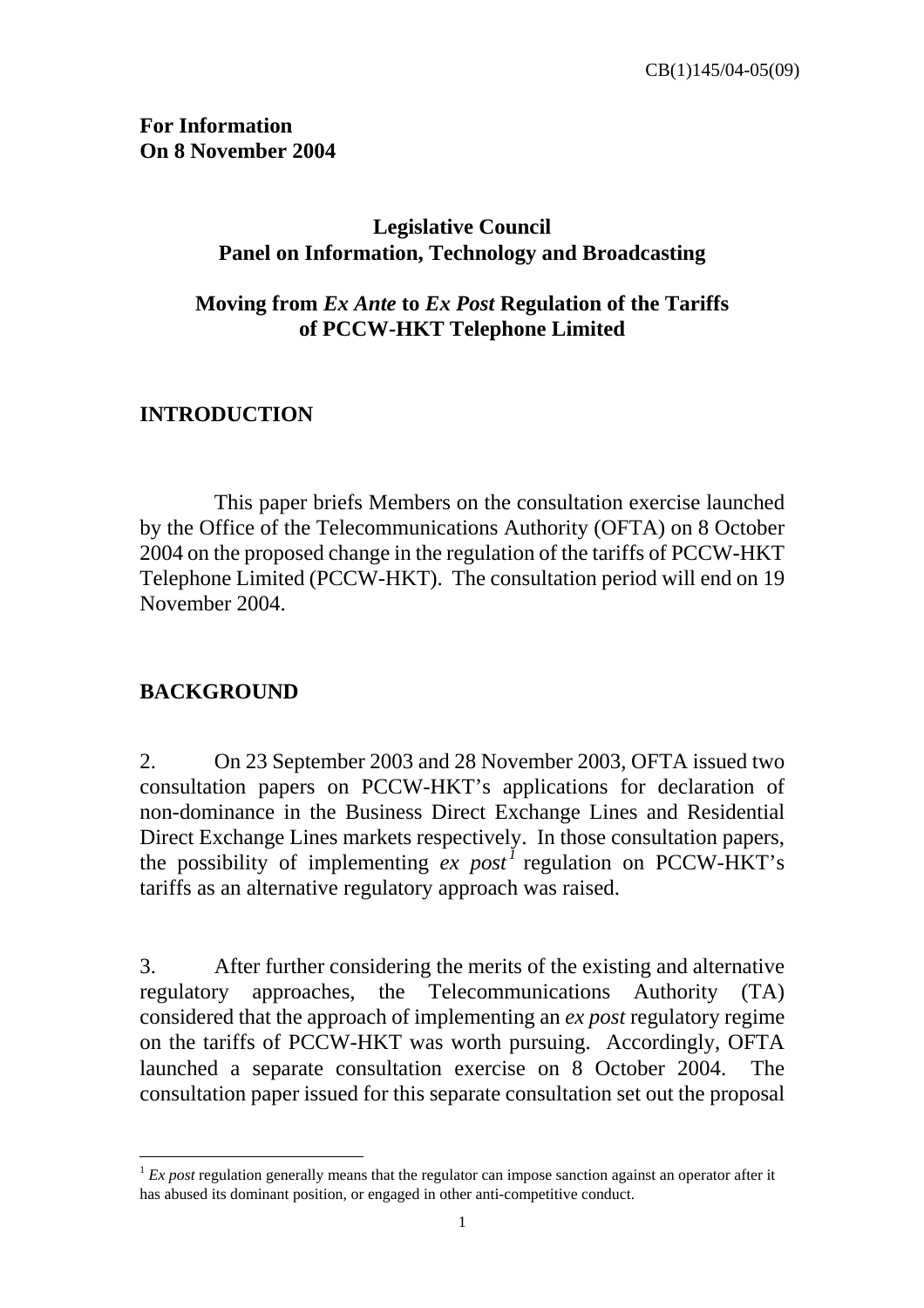to replace *ex ante*<sup>2</sup> regulation on the tariffs of PCCW-HKT with *ex post* regulation through the issuance of a new Fixed Carrier (FC) licence.

# **THE CONSULTATION PAPER**

# **Fixed telephony services in Hong Kong**

4. Historically, fixed telephony services were provided by PCCW-HKT<sup>3</sup> as a monopoly operator until 1995. The Government progressively liberalised the fixed telephony market. By 2003, the fixed telephony market is fully liberalised without any regulatory limit on the number of licences for the provision of fixed telephony services. Currently, there are 11 licences in total. As a result of competition from the new entrants into this market, PCCW-HKT's market share has gradually declined and is around 70% at the moment.

5. Since 1995, the TA has implemented various regulatory measures including road opening coordination, facilitating in-building access, open access to in-building wiring, number portability, as well as mandatory Type I and Type II interconnection. These measures all share the common policy objective of lowering the barriers to entry for the provision of fixed-line services.

6. Earlier this year, the Government announced a new regulatory policy on Type II interconnection which will be progressively implemented till 2008, upon the satisfaction that barriers are not significant enough to deter facilities-based entry to customer access networks for buildings accommodating up to 75% – 80% of households.

7. Apart from new competition from fixed telephony operators, new services such as mobile and voice over Internet Protocol (VoIP) services have emerged. These new services are challenging the 'necessity' status of traditional fixed line services for consumers. In 2002, fixed telephony accounted for only around 16% of total telecommunications services revenue in Hong Kong. Moreover, the number of subscribers for mobile services has already exceeded that for fixed lines.

 $\overline{a}$ <sup>2</sup> *Ex ante* regulation generally means that an operator must seek the regulator's prior approval for tariff pricing, including launching discounts or price promotions.<br><sup>3</sup> Then known as Hong Kong Telephone Company Ltd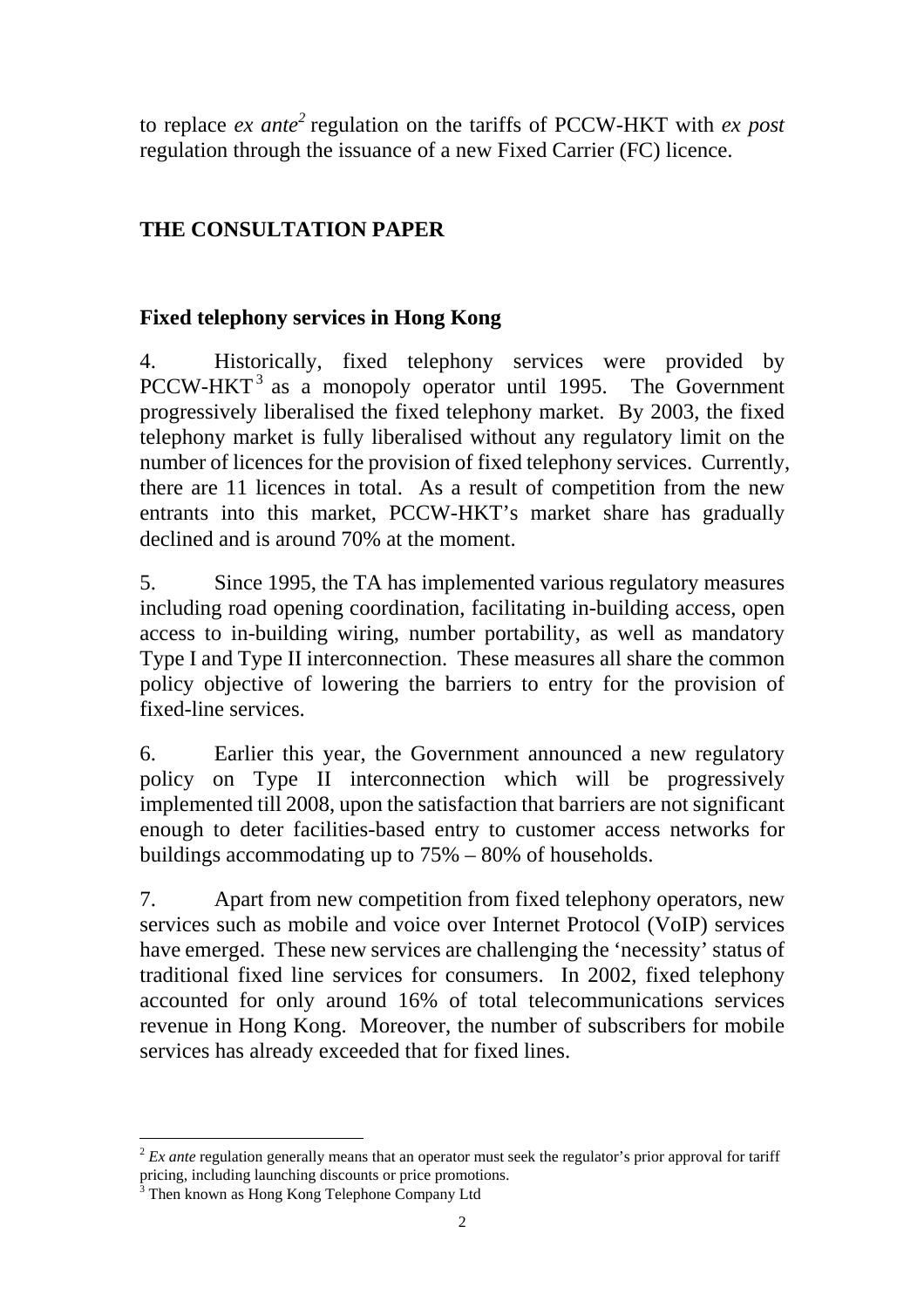### **Existing tariff regulation on PCCW-HKT**

8. The present regulatory procedures on PCCW-HKT's tariffs for various telecommunications services operated under its Fixed Telecommunications Network Services (FTNS) licence were established in 1995 when the TA issued the licence following the liberalisation of the fixed telephony markets. As PCCW-HKT had enormous market powers at the start of liberalisation, it was presumed dominant for the purpose of tariff supervision under its licence, unless and until the TA forms the contrary opinion. There has been no such opinion to date in relation to PCCW-HKT's fixed telephony services.

9. As such, PCCW-HKT remains obliged to apply to the TA for prior approval for every individual discount, promotion or change in tariff of its fixed telephony services. For each application, PCCW-HKT must submit the relevant cost information for the TA to carry out a profitability analysis and to conclude whether there is any prohibited pricing behaviour. The purpose of such close scrutiny is to ensure that PCCW-HKT would not abuse it market powers to engage in anti-competitive behaviour. For example, tariffs below costs could be predatory pricing strategy to drive out competition. The TA must approve or reject any tariff revision within 30 days and tariff for new services within 45 days upon receipt of the application. PCCW-HKT must also publish its individual tariff plans in the Government Gazette before such tariffs become effective. In 2003, the TA approved 58 out of 66 fixed telephony tariff applications filed by PCCW-HKT. The average time taken was 17 days for tariff revision and 25 days for new services.

#### *Ex ante* **vs** *ex post* **regulation**

10. In principle, regulatory intervention is only a 'remedy' in the absence of effective competition in the market. Such remedial measures should be 'proportionate' to the state of competition in the market. Looking forward, it may no longer be proportionate to subject PCCW-HKT's pricing of fixed telephony services to the TA's prior approval. Accordingly, the TA proposes the possible modernisation of the regulation over PCCW-HKT from *ex ante* to *ex post*.

11. In the transition from a legacy monopoly structure, where the incumbent has discretionary market power, it is desirable to have pre-emptive, *ex ante* regulation to protect the development of new competition. This is because the risks of strategic behaviour by the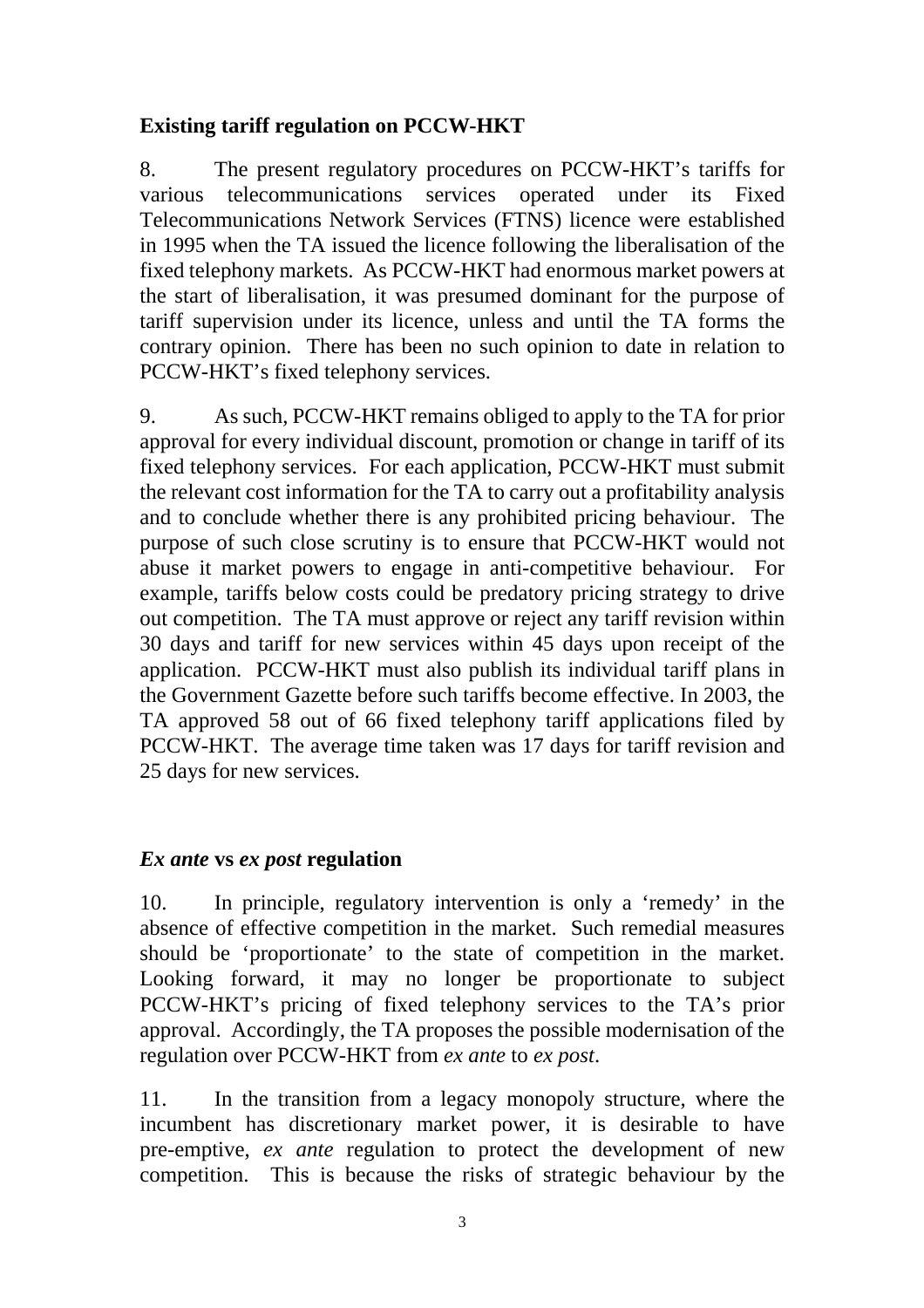incumbent might otherwise dissuade new parties from entering the market at all. As telecommunications markets continue to develop, *ex ante* regulation of an incumbent should be progressively scaled back into *ex post*.

## **International best practice**

12. The OFTA's proposal would also reflect international best practice. In the United Kingdom, the *ex ante* conditions imposed by the Office of Communications (Ofcom) in November 2003 on British Telecom (BT), found to have significant market power in the 'fixed narrowband retail services markets', did not include a requirement for BT to obtain prior approval from Ofcom of its tariffs. The 'remedies' imposed on BT include price cap, no undue discrimination, price publication and notification to Ofcom, and accounting separation. In Australia, *ex ante* regulation was replaced by *ex post* in 1997 when the market was fully liberalised, even though Telstra was still dominant in the market at the time. Under the regulation, Telstra is required to file tariffs with Australian Competition and Consumer Commission (ACCC), who may publish the filed tariffs if benefits to public outweigh detriments due to lessening of competition and prejudice to commercial interest. Prior approval of the tariffs from ACCC is not a requirement under the *ex post* regulation.

## **The existing licensing regime: 'all-or-nothing' approach**

13. Bound by its existing licence, PCCW-HKT is subject to *ex ante* regulation unless and until the TA forms an opinion that it is not dominant. On the other hand, the TA cannot waive any of the *ex ante* tariff obligations without a positive finding of non-dominance. This 'all-or-nothing' approach is inconsistent with the principles that the level of regulation should be proportionate and commensurate with market conditions.

14. Maintaining *ex post* safeguards intact is crucial for the long-term success of telecommunications deregulation in Hong Kong. OFTA is concerned that a positive opinion of non-dominance could, in a way not anticipated in 1995 when PCCW-HKT's licence was prepared, block or prejudice any subsequent application of section 7L of the Telecommunications Ordinance (the Ordinance) against any abusive conduct of PCCW-HKT in the future. This forms the basis of the proposed alternative approach which will remove any legal uncertainty.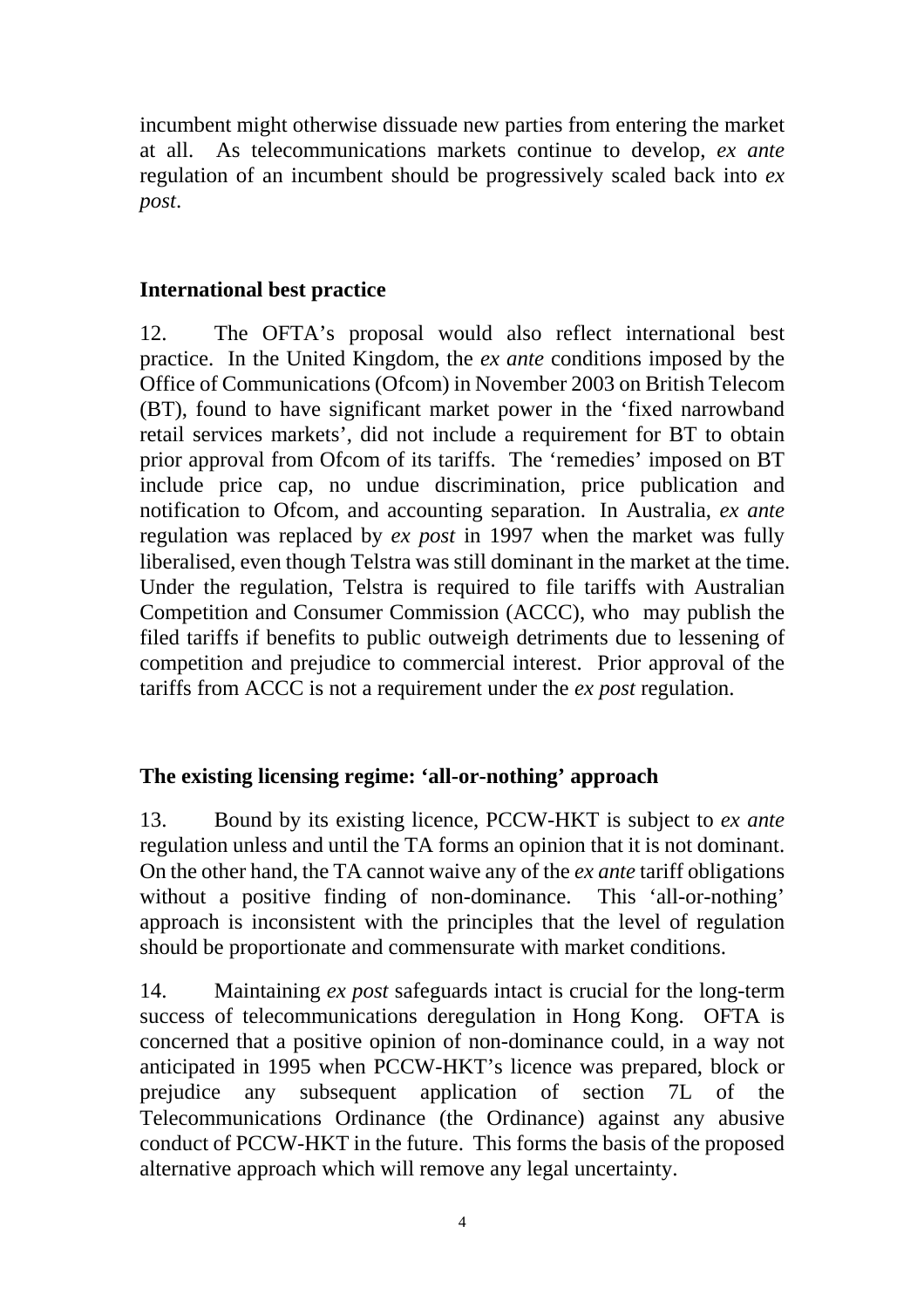### **Consumer protection under** *ex post* **regulation**

15. Under *ex post* regulation, the Telecommunications Ordinance provides consumers with proper protection against anti-competitive practices of telecommunications licensees.

16. First, section 7K(1) of the Ordinance provides that a licensee shall not engage in conduct which, in the opinion of TA, has the purpose or effect of preventing or substantially restricting competition in a telecommunications market. Second, section 7L(1) of the Ordinance provides that a licensee in a dominant position in a telecommunications market shall not abuse its position. Third, under section 7N(1) of the Ordinance, a licensee who is in a dominant position in a telecommunications market shall not discriminate between persons who acquire the services in the market on charges or the conditions of supply, subject to the conditions that TA is of the opinion that such discrimination has the purpose or effect of preventing or substantially restricting competition in a telecommunications market, and that there is no prejudice to the operation of section 7K.

17. As such, any anti-competitive conduct in relation to the provision of telecommunications services by licensees, including but not limited to PCCW-HKT, will always be subject to *ex post* regulation. Choices of and protection on consumers will not be compromised as a result of the adoption of our proposal.

## **Licence replacement**

18. Under the Telecommunications (Carrier Licences) Regulation<sup>4</sup>, an existing FTNS licensee is entitled to surrender its existing FTNS licence<sup>5</sup> in exchange for the TA issuing an FC licence<sup>6</sup>. Should PCCW-HKT surrender its existing FTNS licence in exchange for the new FC licence under consideration, the opportunity would arise for the provisions in relation to tariff regulation to be modified while avoiding the legal risk associated to a positive finding of non-dominance. This approach would represent an important change to the existing licensing regime and could not be implemented without:

 $\overline{a}$ 

<sup>&</sup>lt;sup>4</sup> Made under section 7(2) of the Ordinance

 $<sup>5</sup>$  Regulation 4(3) of the Carrier Regulation</sup>

<sup>6</sup> Section 7(5) of the Ordinance